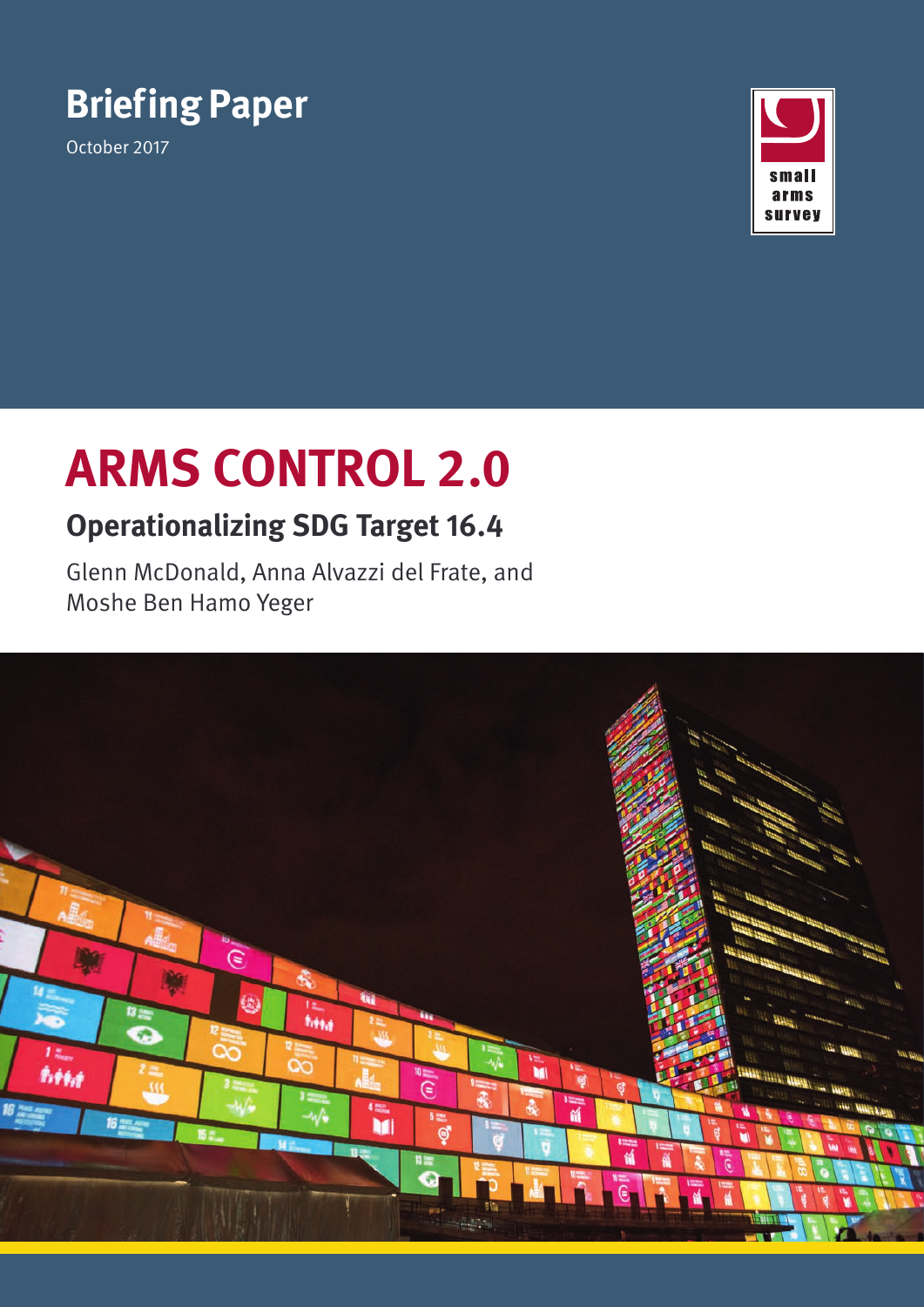# **Credits and contributors**

#### **Copy-editor**: Tania Inowlocki

**Proofreader**: Stephanie Huitson (readstephanie@ymail.com)

**Design and layout**: Rick Jones ([rick@studioexile.com](mailto:rick%40studioexile.com?subject=Enquiry))

#### About the authors

**Glenn McDonald** is managing editor and senior researcher at the Small Arms Survey. His research at the Survey has focused on small arms control measures and processes, and he has published for the Survey and others on these topics in various media since 2001. He has served as an adviser to the successive chairs of UN small arms meetings and negotiations (2004–05, 2008–16) and has directly supported the small arms-related work of other international organizations and governments. He has also been a supporting speaker at numerous courses, conferences, and workshops. His work experience prior to the Small Arms Survey includes UN peacekeeping in Somalia (1994–95) and post-conflict peacebuilding in Rwanda (1995). He holds law degrees from McGill University (Montreal) and graduate degrees in international law and international relations from the Graduate Institute of International and Development Studies (Geneva).

**Anna Alvazzi del Frate** is director of programmes at the Small Arms Survey. Before joining the Survey, she spent more than 20 years working for the UN Office on Drugs and Crime (Vienna) and the UN Interregional Crime and Justice Research Institute (in Italy and Angola). She specializes in the application of quantitative and qualitative research methods—in particular surveys on crime and violence—in developing countries and in post-conflict settings. Her research interests include firearm violence, crime and violence prevention, and monitoring and evaluation, with a focus on gender aspects. She holds a doctorate in criminology from the University of Bologna (Italy) and has authored numerous articles and books.

**Moshe Ben Hamo Yeger** is a research assistant at the Small Arms Survey. Before joining the Survey, he worked as a policy adviser for the Mexican government's Ministry of Social Development. He also worked in Mexico as a research assistant on issues relating to education, human rights, and international law. He has served as a consultant for the International Committee of the Red Cross and the Mexican government's National Institute of Ecology and Climate Change. He holds bachelor's degrees in international relations and business management from the Autonomous Institute of Technology (Mexico) and a master's degree in international relations and political science from the Graduate Institute of International and Development Studies (Geneva).

#### Acknowledgements

The authors would like to thank the Swedish Ministry of Foreign Affairs for the crucial financial support it provided for the publication. The authors are also indebted to Simonetta Grassi of the United Nations Office on Drugs and Crime and staff at the United Nations Office for Disarmament Affairs for the information and comments they provided in response to an earlier version of the paper.

#### **Front cover photo**

The Sustainable Development Goals are projected onto the UN Headquarters building, New York, 2015. Source: Cia Pak/UN Photo

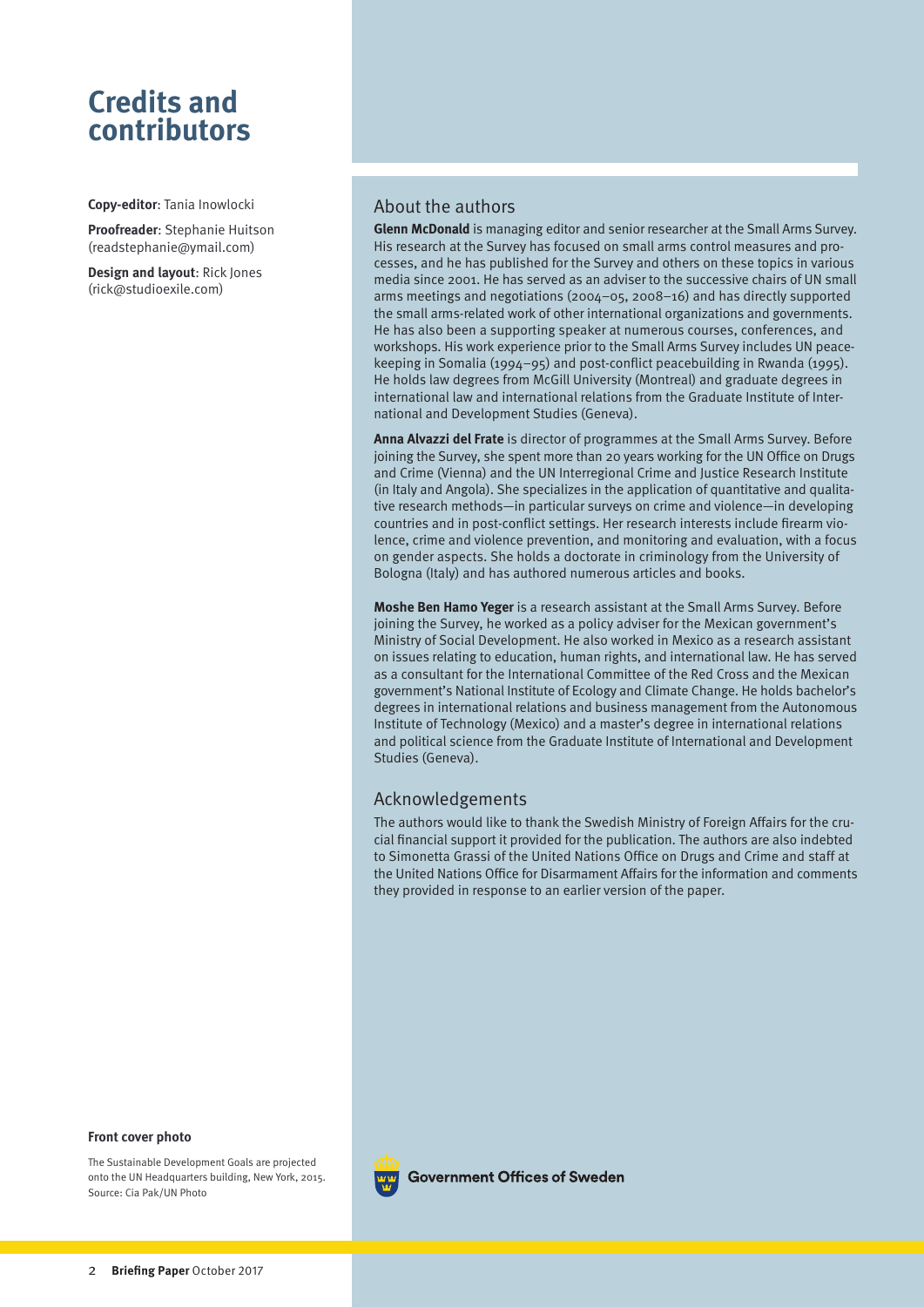# **Overview**

Achievement of the Sustainable Development Goals (SDGs) will rest upon, and in turn potentially strengthen, complementary international processes, including that on conventional arms control. This Briefing Paper describes how the implementation of international arms control instruments supports the aim of reducing illicit arms flows in line with SDG Target 16.4. In so doing, the paper distinguishes measures designed to reduce diversion risks from those aimed at curbing illicit arms manufacture and the misuse of transferred arms.

The Briefing Paper also focuses on the challenge of measuring progress made in achieving Target 16.4 and related SDGs, noting that the success of both the SDG and conventional arms control processes will largely depend on the extent to which states take advantage of the synergies among SDG indicators, including at the national and regional levels, and reporting under the international arms control instruments. While important potential synergies in reporting and data collection exist, they will remain stillborn unless translated into concrete action.

# **Key findings**

- Implementation of the international arms control instruments will underpin achievement of the significant reduction in illicit arms flows mandated by SDG Target 16.4. Measures designed to curb arms diversion, illicit manufacture, and the misuse of transferred arms are all relevant to this objective.
- Although seizure data, which serves as the foundation of SDG Indicator 16.4.2 and the primary source of information on illicit arms in countries around the world, cannot fully describe the illicit trade, it can still offer a useful window on illicit arms flows, as long as it is sufficiently detailed.
- Reporting under the international arms control instruments can support the gathering of data for Indicator 16.4.2 and, more broadly, measure progress made in reducing illicit arms flows, whether indirectly, through the provision of information on the implementation of arms control measures, or directly through assessments of the impacts of these efforts.
- National-level SDG indicators that are based on the arms control instruments can help overcome the limitations of Indicator 16.4.2, which is restricted to the generation of better—albeit incomplete—information on illicit arms flows.

## **Introduction**

The early years of the 21st century have seen the step-by-step development of global norms for the control of conventional arms, with a particular focus on small arms. The international arms control instruments, which include the UN Small Arms Programme of Action (PoA), the International Tracing Instrument (ITI), the UN Firearms Protocol, and the Arms Trade Treaty (ATT), have, however, existed in relative isolation from a separate strand of work that has captured international attention over the past few decades, namely sustainable development (UNGA, 2001a; 2001b; 2005; 2013).

This Briefing Paper will not only explain how the Sustainable Development Goals (SDGs) (UNGA, 2015) connect conventional arms control to sustainable development; it will argue that they strengthen the justification for arms control—providing it with a set of specific objectives, along with the means to measure progress towards their fulfilment. The paper begins with a brief overview of the events that brought the security and development strands of multilateral action together. The following sections unpack the concepts of implementation and reporting synergies, focusing on the measurement challenge given its importance to the success or failure of these increasingly joined processes.

## **Security and development: a short history**

Concern over the implications of illicit arms for sustainable development accompanied the emergence onto the international agenda of the small arms issue in the latter half of the 1990s, when the UN Development Programme (UNDP), in particular, focused on the linkage in a series of development projects aimed at preventing and reducing armed violence.<sup>1</sup> The Millennium Development Goals (MDGs) of 2000–15, however, restricted themselves to core development aims, such as poverty reduction and improved education and health care, ignoring violence, insecurity, and arms control.

In order to fill this gap, in June 2006, 42 states, led by the Swiss government and UNDP, adopted the Geneva Declaration on Armed Violence and Development (Geneva Declaration, 2006). Signatories of the Declaration, which numbered 113 by the time the process ended in late 2015,<sup>2</sup> agreed to enhance the integration of initiatives to reduce armed violence and prevent conflict in national and multilateral development policies and frameworks.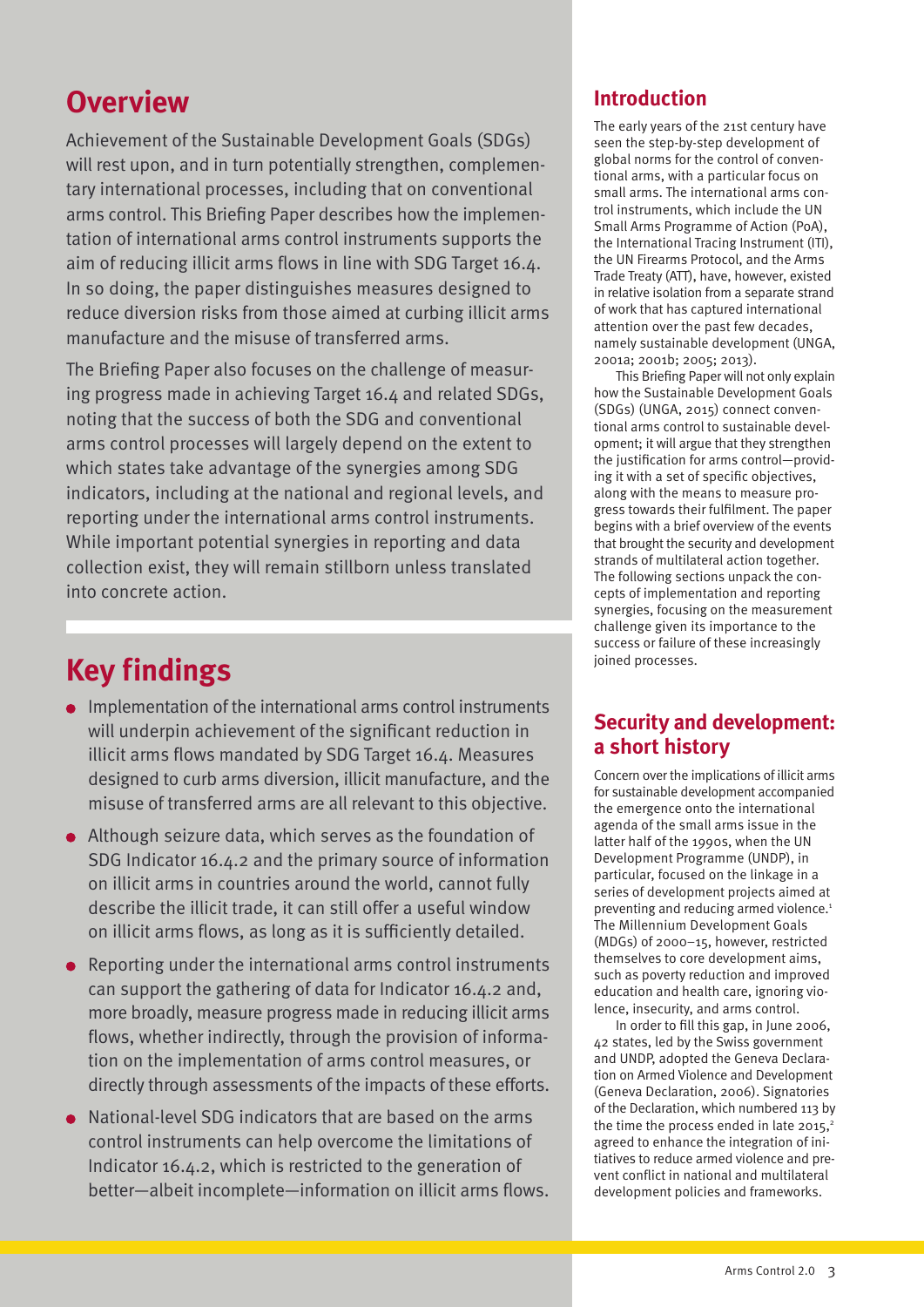# **The international arms control** instruments provide the normative framework needed to underpin the achievement of Target 16.4."

Under the Declaration's measurability pillar, the Geneva Declaration Secretariat published three editions of the *Global Burden of Armed Violence*, a report that reviewed the scope and impacts of armed violence throughout the world (Geneva Declaration Secretariat, 2008; 2011; 2015).

The global peace and development process, largely centred on the Geneva Declaration, also fostered a UN General Assembly resolution and a UN Secretary-General report that stressed the linkages between sustainable development and armed violence prevention and reduction (UNGA, 2008; 2009). The preparatory process for the SDGs, which replaced the MDGs in 2015, also revealed a growing recognition of the need to move beyond the traditional development goals of the MDGs to address a broader range of factors driving underdevelopment, including violence, insecurity, and illicit arms.3

In the event, Goal 16 of the 2030 Agenda for Sustainable Development promotes 'peaceful and inclusive societies for sustainable development', in part by committing states to 'significantly reduce illicit [. . .] arms flows' by 2030 in line with Target 16.4 (UNGA, 2015). This Briefing Paper examines the role of international arms control processes in achieving the aims of Target 16.4.

## **Implementation synergies**

Operationalizing Target 16.4 within the framework of arms control processes means identifying and taking advantage of implementation synergies. Regarding the UN small arms process, the outcome of the Sixth Biennial Meeting of States (BMS6) makes the point:

States underlined the importance of the full and effective implementation of the Programme of Action and the International Tracing Instrument for attaining Goal 16 and target 16.4 of the Sustainable Development Goals (UNGA, 2016a, para. 26).

#### **Box 1** Illicit arms: the broader picture

As underlined in the 2030 Agenda, the SDGs and their targets 'are integrated and indivisible' (UNGA, 2015, para. 55). By committing states to reduce illicit arms flows, Target 16.4 not only supports Goal 16's overarching aims of 'peace, justice and strong institutions'  $(UNGA, 2016a, 212, 25)$ ,<sup>4</sup> it also bolsters several other Goal 16 targets. They include the separate, but related crime-fighting objectives of Target 16.4,<sup>5</sup> as well as Target 16.1, under which states have committed to '[s]ignificantly reduce all forms of violence and related death rates everywhere' (UNGA, 2015).<sup>6</sup> Other related Goal 16 targets seek to end violence against children (16.2), reduce corruption (16.5), promote transparency (16.6 and 16.10),7 and build the capacity of national institutions 'to prevent violence and combat terrorism and crime' (16.a).

Beyond the scope of Goal 16, the target of significantly reducing illicit arms flows supports the achievement of goals such as:

- **•** poverty reduction (Goal 1) and economic growth (Goal 8):<sup>8</sup>
- $\bullet$  health (Goal 3);<sup>9</sup>
- $\bullet$  education (Goal 4);<sup>10</sup>
- gender equality (Goal  $5$ );<sup>11</sup>
- access to water and sanitation (Goal 6);<sup>12</sup>
- $\bullet$  safe cities and communities (Goal 11);<sup>13</sup> and
- $\bullet$  the protection of terrestrial ecosystems (Goal 15).<sup>14</sup>

The same is true of the ATT and the UN Firearms Protocol. Together with a wide array of other arms control instruments and processes, including at the regional and sub-regional levels, these agreements dovetail with Target 16.4 in their aim to reduce illicit arms flows. Their effective implementation is thus the single most important factor in the achievement of the illicit arms component of Target 16.4.

These instruments act to curb illicit arms flows in several different ways. In the first instance, arms control aims to prevent the diversion of legal weapons<sup>15</sup> to the illicit sphere (unauthorized users or uses). Since vast numbers of illicit arms begin their lives in the legal domain, meaning that they are legally manufactured, preventing diversion is fundamental to the fight against illicit weapons. The PoA acts to prevent diversion by strengthening control over small arms at key stages of their life cycles—including international transfer, and storage by national armed and security forces—to ensure that they remain in the hands of legitimate users (UNGA, 2001b, s. II).

The Firearms Protocol and the ATT also deploy a series of measures designed to curb arms diversion, at the time of both international transfer and, in the case of the Protocol, manufacture.<sup>16</sup> Another form of diversion is the illicit conversion of replica or blank-firing (non-functioning) firearms into functional weapons, or the illicit reactivation of deactivated arms. The Firearms Protocol, adopted in May 2001, acknowledges these problems by defining a 'firearm' to include a weapon that 'may be readily converted' to function as a firearm and requiring that deactivated firearms 'be rendered permanently inoperable' (UNGA, 2001a, arts. 3a, 9). The UN small arms process has also begun to address illicit conversions and reactivations (UNGA, 2016a, paras. 31, 37, 72).

Not all illicit arms are diverted arms, however. Weapons that are manufactured without government authorization begin their lives as illicit arms. Many of these typically 'craft-produced' weapons are intended for ordinary citizens who seek a more affordable alternative to industrially produced firearms. Individual criminals, criminal groups, or other non-state armed groups also procure and use these arms. The PoA requires states 'to prevent [the] illegal manufacture' of small arms (UNGA, 2001b, para. II.2). The Firearms Protocol addresses the problem with greater specificity, defining and criminalizing the illicit manufacture of firearms, their parts and components, and ammunition, and providing for the confiscation, seizure, and disposal of illicitly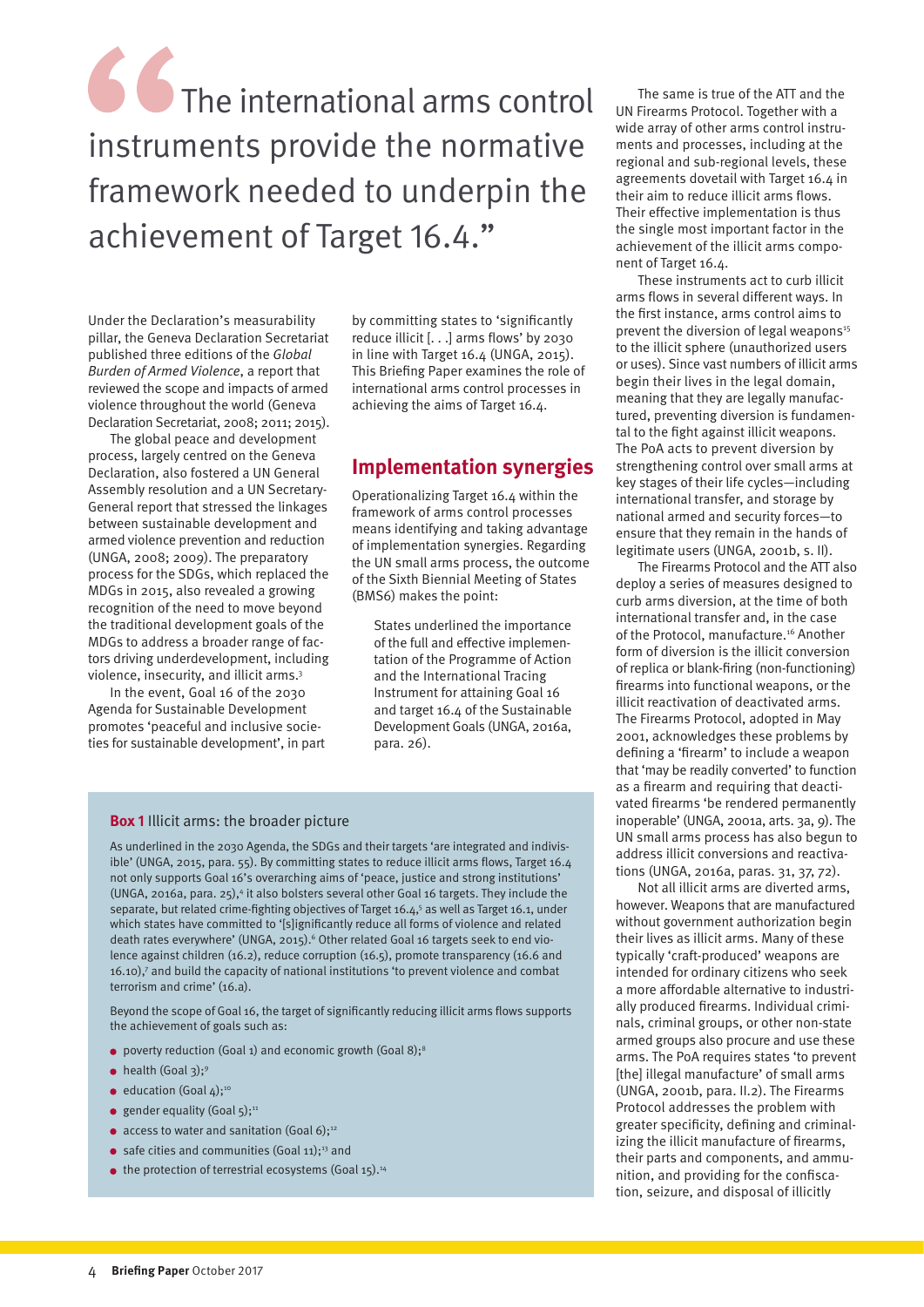

manufactured items (UNGA, 2001a, arts. 2, 3d, 5a, 6).

Another important component of the illicit arms market involves weapons that, while legally produced and held, are transferred within or outside a country despite a significant risk that they will be misused. Examples include transfers from a government to a 'pro-government non-state armed group' within a country<sup>17</sup> or to a foreign security force with a poor human rights record.

Under the PoA, UN member states undertake '[t]o assess applications for export authorizations according to strict national regulations and procedures that [. . .] are consistent with the existing responsibilities of States under relevant international law' (UNGA, 2001b, para. II.11). The ATT is more specific, detailing the circumstances under which states parties are prohibited from transferring conventional arms abroad, as well as the factors they must consider before approving any arms export application (UNGA, 2013, arts. 6–7). To the extent that the ATT (and PoA) fulfil the aim of promoting 'responsible action' by their adherents (art. 1), they promote the aims of Target 16.4.

As acknowledged in all of the international instruments discussed here, effective arms control—and the significant reduction in illicit arms flows mandated

by Target 16.4—depends on international cooperation and assistance. In its section on international assistance, the BMS6 outcome acknowledges the important 'synergies between projects designed to support implementation of the [PoA and ITI] and projects related to the [SDGs]' (UNGA, 2016a, para. 99).18 International cooperation and assistance involve more than assistance, however. Cooperation among states, and between states, multilateral organizations, and other stakeholders—across all of the areas covered by the arms control instruments—is also essential to effective arms control and to the achievement of Target 16.4.

In short, the normative framework needed to underpin the achievement of Target 16.4 exists. But how do we know it works?

## **Measuring reductions in illicit arms flows**

There is limited information on the types, quantities, and value of illicit arms circulating around the world, including information that would allow for the establishment of a baseline against which reductions (or increases) could be measured. In fact, given the concealed nature of the illicit trade, most of the strategies that could

be employed to track implementation of Target 16.4 would not involve direct measurement of the trade, but would instead measure it indirectly—for example, by assessing compliance with international arms control commitments—or aim to generate better data on illicit arms by strengthening data-gathering practices and capacities. The global indicator for Target 16.4, Indicator 16.4.2, takes the latter approach.

### The global indicator

Adopted by the UN General Assembly in July 2017,<sup>19</sup> Indicator 16.4.2 serves to measure the:

[p]roportion of seized, found or surrendered arms whose illicit origin or context has been traced or established by a competent authority in line with international instruments.

In essence, by increasing the number of 'seized, found or surrendered arms' whose illicit nature is determined, whether through weapons tracing or some other form of investigation, Indicator 16.4.2 aims to generate better information on illicit arms flows. It thus builds on international efforts dating back to the turn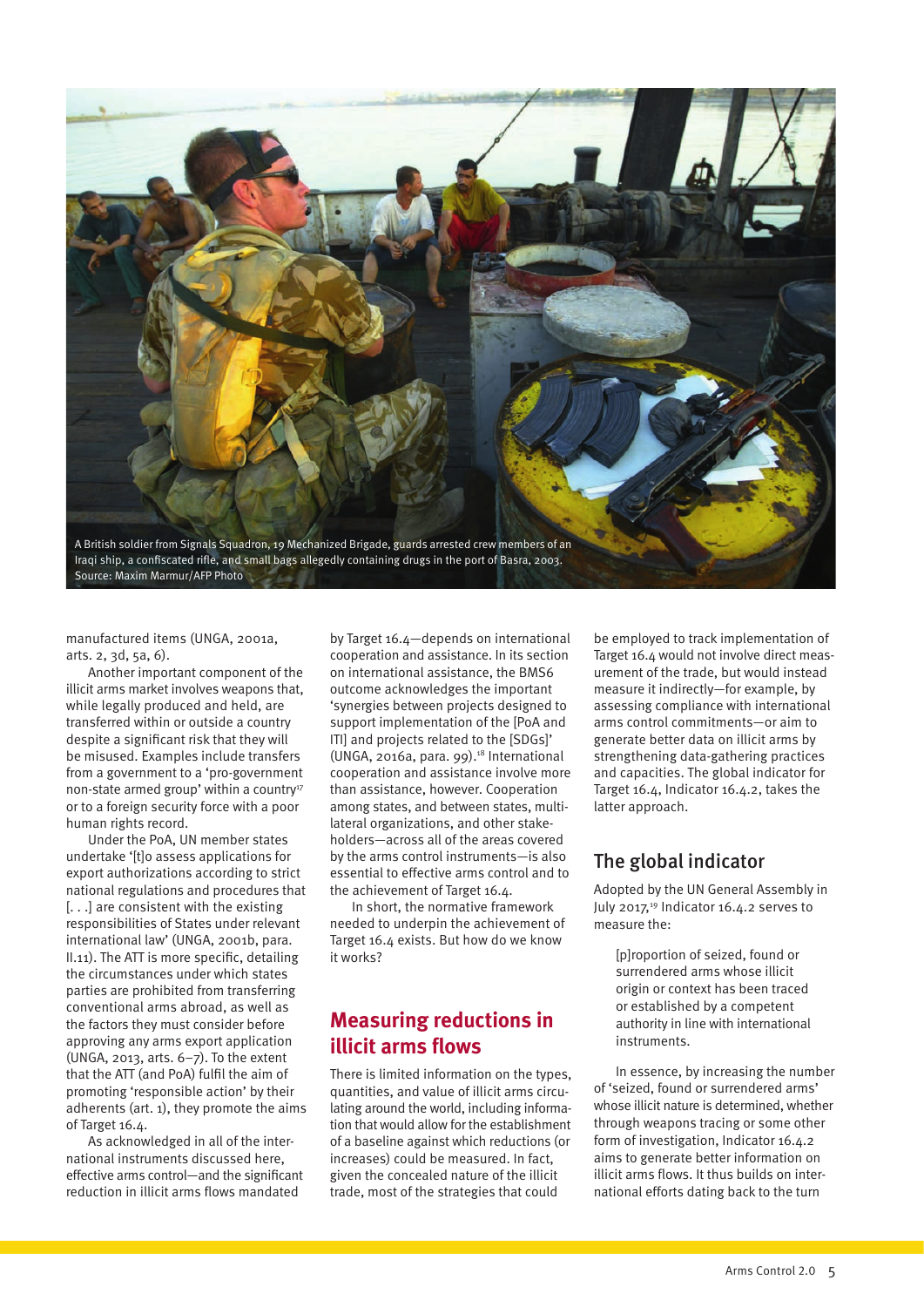Ko Weapons manufactured without government authorization are another component of the illicit arms market."

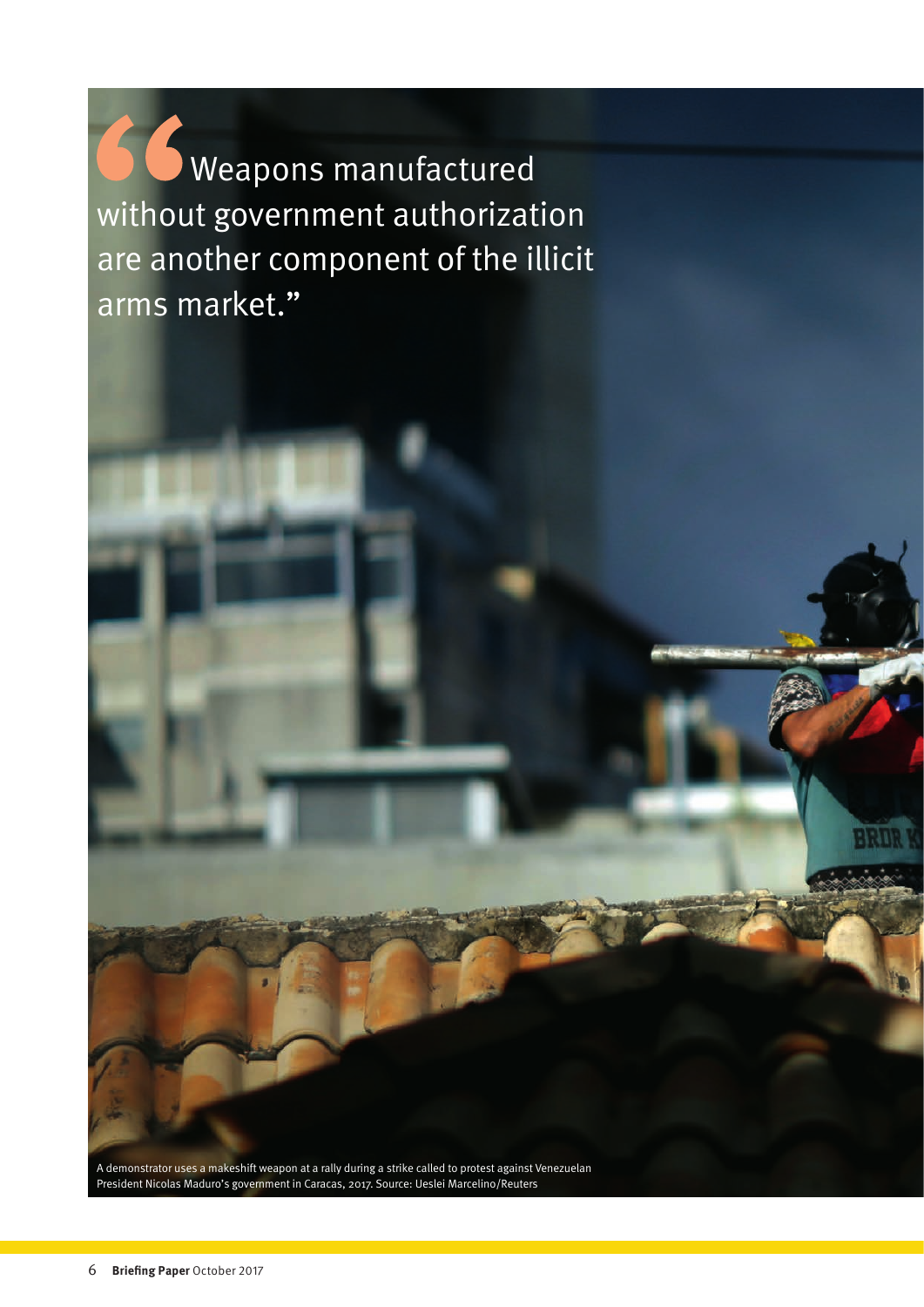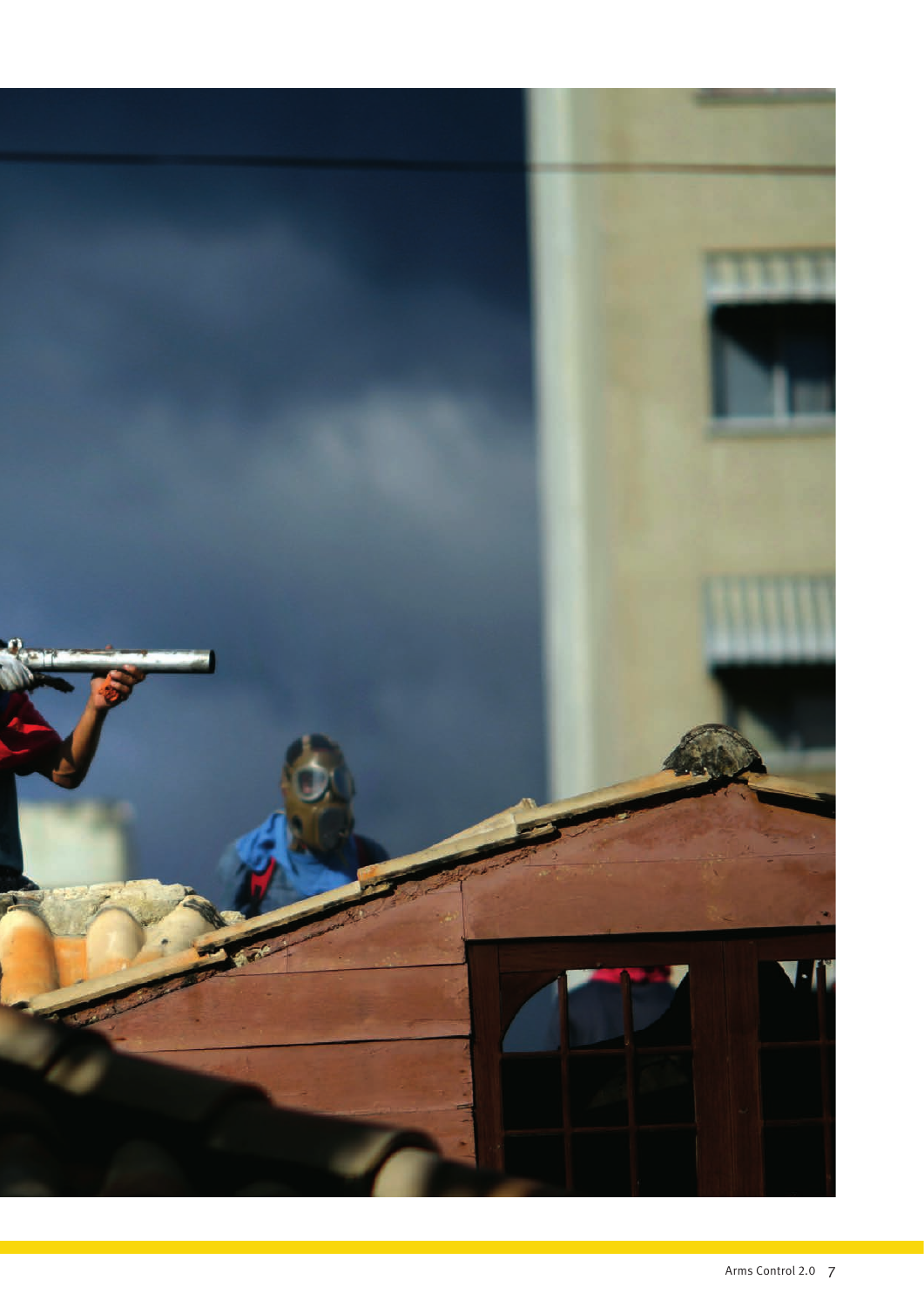of the century—such as the UN Firearms Protocol, the PoA, and the ITI—that have focused on the development of common rules and the building of national capacity for weapons marking, record-keeping, and tracing.

Indicator 16.4.2 looks to weapons seizures (weapons 'seized, found or surrendered') for information on illicit arms flows. Seizure information cannot fully describe the illicit trade, since seizures can be driven, for example, by changes in law enforcement practices and policies, as much as by underlying changes in illicit markets.20 Nevertheless, it can offer a useful window on illicit arms flows, as long as it is sufficiently detailed.

Information on the circumstances of a seizure is especially important as not all seized weapons are illicitly trafficked. Arms can be seized in connection with other, non-trafficking criminal offences; they can also be seized because of administrative violations, such as the lack of a licence or registration for an otherwise lawful, arms-related transaction (UNODC, 2015, p. 5). Equally important is information on the type and model of seized arms, which can be used to identify new types of equipment in illicit markets and the sources and transfer routes of specific models. To the same end, data on parts, accessories, and ammunition seizures should be distinguished from that on weapons seizures.

In 2016–17, the Small Arms Survey found that seizure data served as the most important source of information on illicit arms in four countries that faced varying arms-related challenges in different regions. To some extent, these states—or their international partners<sup>21</sup>—are using seizure data to measure illicit arms flows, but their current efforts fall well short of what is needed to track implementation of Target 16.4 since, by and large, the data is not sufficiently detailed or comprehensive for this purpose.<sup>22</sup>

#### Reporting synergies

SDG follow-up and review processes are to 'build on existing platforms and processes' (UNGA, 2015, para. 74(f)). Reporting under the global arms control instruments, especially the Firearms Protocol<sup>23</sup> and the ITI,<sup>24</sup> can in fact be

harnessed to the aims of Indicator 16.4.2. States parties to the Firearms Protocol have undertaken to confiscate and seize<sup>25</sup> illicit firearms (UNGA, 2001a, art. 6). Meanwhile, governments have committed to mark, record, and cooperate in tracing firearms/small arms under the Protocol, the PoA, and the ITI—with the latter covering these issues in greatest detail.

While current reporting practices, whether within the Firearms Protocol or PoA/ITI frameworks, do not as a rule provide the kind of information Indicator 16.4.2 seeks,<sup>26</sup> work is now underway to remedy this, including by the two 'custodian agencies' for Indicator 16.4.2: the UN Office on Drugs and Crime (UNODC) and the UN Office for Disarmament Affairs (UNODA).

In line with a mandate received under the transnational organized crime process, which includes the Firearms Protocol, and drawing on the language of Indicator 16.4.2, UNODC is developing an annual questionnaire for the collection of information on weapons, ammunition, and parts and components that are seized, found, or surrendered (COP, 2016, paras. 28–29). In order to identify arms trafficking trends, the questionnaire will seek information

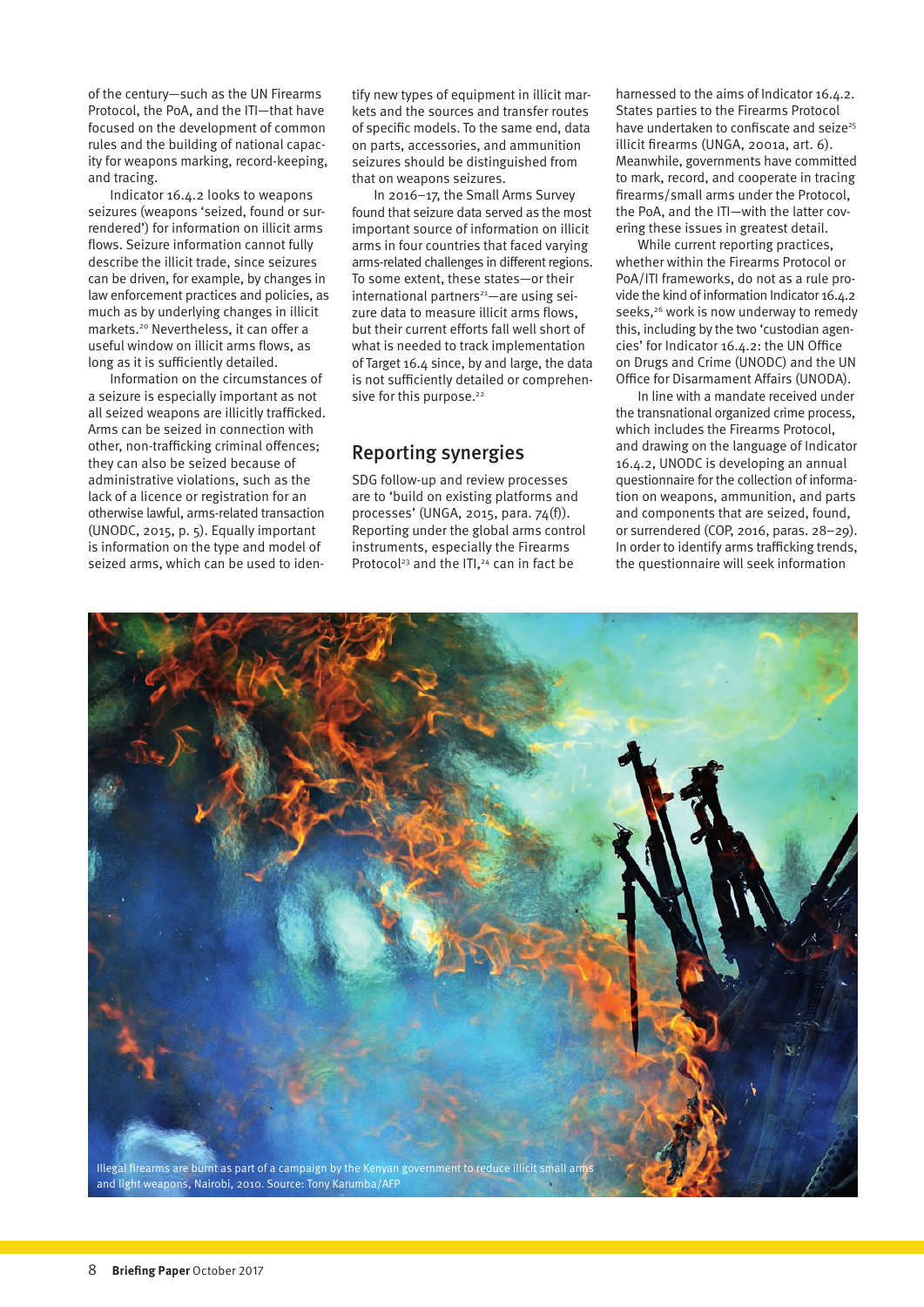on the circumstances of seizure/retrieval and the types of seized/retrieved weapons—information, which, as noted above, is essential to effective arms monitoring. At the same time, UNODC is developing a technical assistance project aimed at building national capacity to collect information for the questionnaire.<sup>27</sup>

Within the framework of the UN small arms process, UN member states have undertaken to 'take advantage of national reports under the [PoA and ITI] so as to support data collection for relevant indicators relating to [the SDGs]' (UNGA, 2016a, paras. 53, 76).<sup>28</sup> The UN template for PoA and ITI national reports was revised in 2017, in part to support data collection for relevant SDG indicators, including Indicator 16.4.2 (UNODA, n.d.). Further, through its three regional centres for Africa, Asia and the Pacific, and Latin America and the Caribbean, UNODA is convening a series of workshops in 2017– 18 for purposes of building national capacity to collect such data. As with the UNODC assistance project, this initiative will also help participating states to develop complementary national-level indicators for Target 16.4.<sup>29</sup>

Looking past Indicator 16.4.2, national reporting could provide an indirect indication of progress made in achieving Target 16.4 by sharing information on the implementation of arms control measures designed to curb diversion, illicit manufacture, and the misuse of transferred arms. But the real challenge is to measure the achievement of Target 16.4 more directly: not through an inventory of arms control efforts, but through an assessment of the impacts of these efforts. More specifically, such an assessment would seek to answer questions such as:

- Has strengthened stockpile security  $\bullet$ led to a reduction in the rate of weapons diversion from national stockpiles?
- Are efforts to bolster end-user certification in advance of any arms export translating into fewer diversions of shipments to undeclared recipients?
- Are new laws on small arms manufacture and accompanying enforcement measures reducing the number of weapons produced outside of state control?
- Has the more rigorous application of ATT criteria for arms export authorizations led to a decrease in the misuse of transferred weapons?

In short, tracking reductions in illicit arms flows in line with Target 16.4 requires more than a review of efforts undertaken to implement international arms control instruments—and more than the collection



and analysis of seizure data, useful though this may be. It requires a thorough assessment of the impacts of implementation.

### National-level indicators

As noted above, practical work is underway to enhance synergies between the SDGs process and the international arms control instruments, especially in the area of reporting. More can be done to ensure that reporting under the instruments helps track progress made in implementing Target 16.4, both within the framework of Indicator 16.4.2 and independently of it. Yet, given current shortfalls in national reporting practices,<sup>30</sup> it is probably unrealistic to expect such reporting to provide all of the needed information. Moreover, as explained, Indicator 16.4.2 has a relatively modest aim: to generate better not necessarily complete—data on illicit arms flows.

National-level indicators, developed by UN member states, can help fill the gap.31 In the context of the UN small arms process, they would normally be 'based on' the PoA and ITI (UNGA, 2016a, para. 27).32 States can draw similar inspiration from the UN Firearms Protocol and the ATT. Logically, states would track—and report on—not only their implementation of measures designed to curb diversion, illicit manufacture, and the misuse of transferred arms, but also the impacts of such implementation.

Relevant measures would include those contained in the four conventional arms control instruments—the PoA, ITI, UN Firearms Protocol, and ATT—and span the weapon life cycle, from manufacture through to international transfer, temporary storage, and final disposal.<sup>33</sup>

Relevant impacts would include:

- reductions in the numbers of weapons diverted from the legal to the illicit spheres;
- reductions in the numbers of illicitly manufactured weapons; and
- a decrease in the misuse of arms transferred abroad.

National-level indicators that help to assess the implementation of international arms control instruments—and the impacts of such implementation—can be complemented by indicators that provide additional information on illicit arms. Along with disaggregated seizure data, court documents,34 illicit market prices, survey data.<sup>35</sup> and information on the use of firearms in homicide or other crimes<sup>36</sup> can cast light on:

- reductions (or increases) in illicit arms flows;
- changes in source countries, transfer routes, and modes of transport and concealment;
- shifting patterns of supply and demand for specific weapon types and models, their parts, accessories, and ammunition; and
- changes in access to or the presence of illicit arms.

Increased transparency by states on arms issues, as encouraged or mandated by all of the international instruments discussed in this paper,<sup>37</sup> is equally important to the measurement of progress made in implementing Target 16.4. Improved transparency on international arms transfers, coupled with data on arms control legislation, stockpile management, and surplus disposal—to cite only a few examples—generates new information and can spur improved arms control practices and outcomes. To the extent the information is made public, the network effects enjoyed by large communities can come into play—allowing other governments, international organizations, and civil society partners to analyse, refine, and complement information provided by individual states and to identify implementation challenges and solutions.38

National circumstances obviously vary widely; what one country can measure may be beyond the reach of another.39 But within the broad menu sketched out above, combined with basic—and extended, impact-oriented—reporting under the international arms control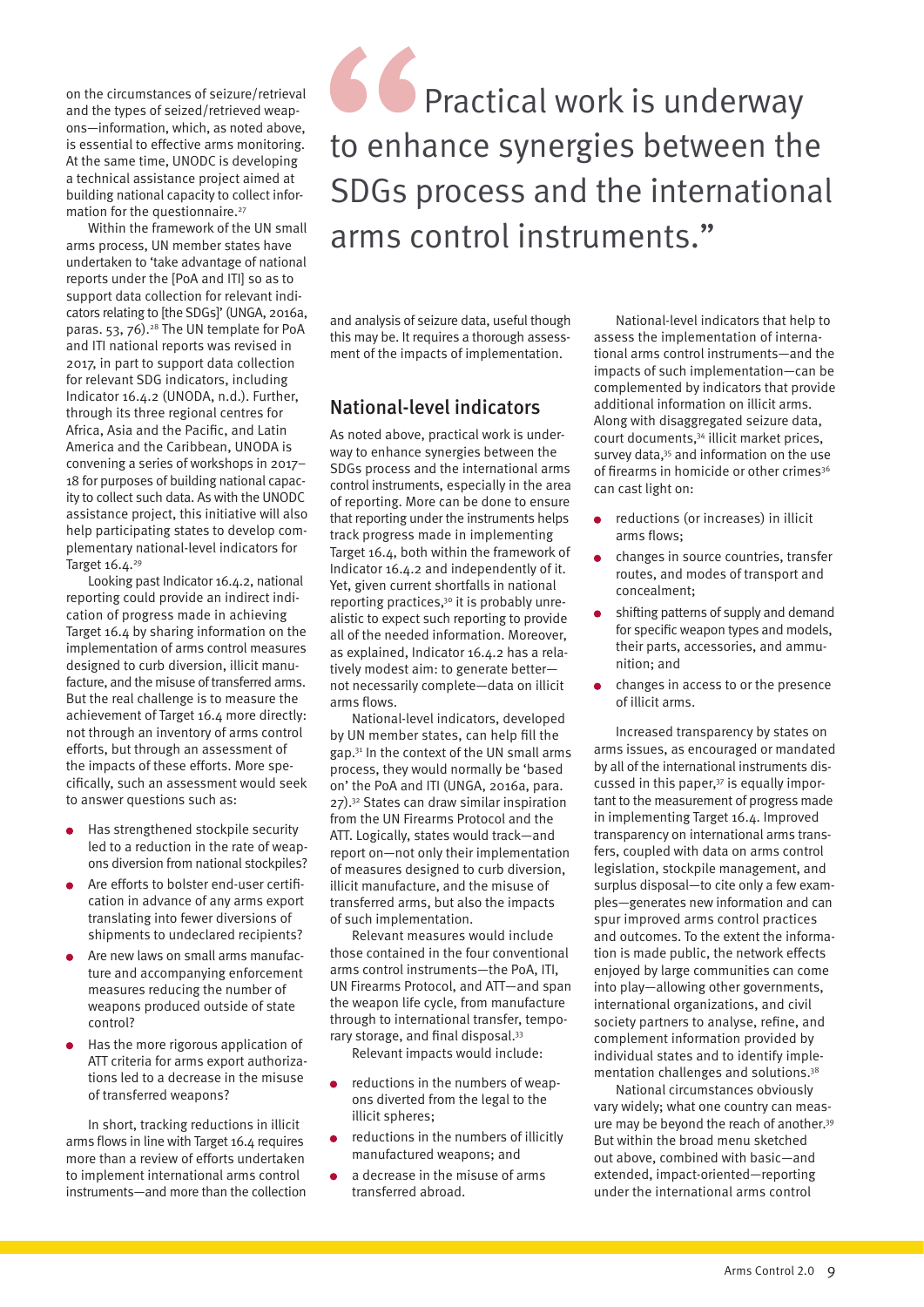instruments, the road to a significant reduction in illicit arms flows can be mapped out and followed.

## **Conclusion**

In fact, the road to a significant reduction in illicit arms flows has been under construction for some time. The adoption of the UN Firearms Protocol and the PoA in 2001, followed by the ITI in 2005 and the ATT in 2013, has established the basic normative framework for the control of conventional arms at the global level, with a focus on small arms. Yet, as the word indicates, these *instruments* are a means to an end, not an end in and of themselves.

SDG Target 16.4 articulates the globally agreed objective in the area of arms control, namely the achievement of a significant reduction in illicit arms flows by 2030. More broadly, this target contributes to the promotion of peace, justice, and effective institutions, as set out in Goal 16, and to the realization of a range of other SDGs, from core development goals, such as poverty reduction and improved health and education, to gender equality and environmental protection (see Box 1).

Target 16.4 is made operational through the international arms control instruments. To implement the instruments is to implement the target. This, at least, is the theory. In practice, the absence of formal implementation monitoring for the control instruments discussed in this paper means that our position on the road towards illicit arms reduction is uncertain. This is why the 2030 Agenda places such emphasis on the need to measure progress made towards the achievement of the SDGs, specifically through its system of global indicators, such as 16.4.2, along with complementary national- and regionallevel indicators.

Here, too, there are important synergies with existing arms control processes. As described above, work is now underway to use reporting under the arms control instruments—and new types of data collection based on them—to support the gathering of information for Indicator 16.4.2 and related SDG indicators. Reporting under the international instruments can also be used to communicate progress made in implementing Target 16.4. Implementation and the measurement of implementation are in reality two sides of the same coin. If 'what gets measured gets done', one must conclude that effective arms control will depend on measuring the achievement of the SDGs.

# **List of abbreviations**

**ATT**

Arms Trade Treaty

#### **BMS**

Biennial Meeting of States to Consider the Implementation of the Programme of Action to Prevent, Combat and Eradicate the Illicit Trade in Small Arms and Light Weapons in All Its Aspects

#### **Geneva Declaration**

Geneva Declaration on Armed Violence and Development

#### **ITI**

International Instrument to Enable States to Identify and Trace, in a Timely and Reliable Manner, Illicit Small Arms and Light Weapons **MDG**

Millennium Development Goal

#### **PoA**

Programme of Action to Prevent, Combat and Eradicate the Illicit Trade in Small Arms and Light Weapons in All Its Aspects

#### **SDG**

Sustainable Development Goal

#### **UNDP**

United Nations Development Programme **UNODA**

United Nations Office for Disarmament Affairs **UNODC**

United Nations Office on Drugs and Crime

#### **Notes**

- 1 See Dorn (2000).
- 2 See Geneva Declaration (n.d.) and Switzerland and UNDP (2015).
- 3 See, for example, High-Level Panel (2013, pp. 9, 52–53, 61).
- 4 Regarding national institutions, see UNGA (2015, Targets 16.6, 16.a) and De Martino (2012).
- 5 The full text of Target 16.4 reads: 'By 2030, significantly reduce illicit financial and arms flows, strengthen the recovery and return of stolen assets and combat all forms of organized crime' (UNGA, 2015).
- 6 Approximately 50 per cent of homicides around the world were committed with firearms between 2010 and 2015, with the highest proportion of firearm killings recorded in regions with the highest levels of lethal violence, in particular Latin America and the Caribbean (Widmer and Pavesi, 2016).
- 7 Regarding transparency and the international small arms trade, see Holtom and Pavesi (2017).
- 8 According to the World Bank: 'On average, a country that experienced major violence over the period from 1981 to 2005 has a poverty rate 21 percentage points higher than a country that saw no violence' (World Bank, 2011, p. 5). The same report calculates the average cost of a civil war at more than 30 years of GDP growth for a medium-size developing country (pp. 5–6).
- 9 For details on the direct and indirect costs of non-lethal firearm violence, including medical costs, see Alvazzi del Frate (2012, p. 94).
- 10 Of note is that '[c]hildren in conflict-affected countries account for just 22% of primary school-age children, but one-half of all children who were denied an education in 2011' (UIS and UNICEF, 2015, p. 45).
- 11 Under Target 5.2, states have undertaken to '[e]liminate all forms of violence against all women and girls in the public and private spheres' (UNGA, 2015). Regarding the lethal form such violence can take, see Racovita (2015). The promotion of 'women's full and effective participation [...] in political, economic and public life'. reflected in Target 5.5, has found traction in the UN small arms process, most recently in the Sixth Biennial Meeting of States (BMS6) outcome (UNGA, 2016a, para. 59).
- 12 See De Martino (2012, p. 3).
- 13 See Jütersonke, Krause, and Muggah (2007) and Jütersonke and Dönges (2015).
- 14 Target 15.c focuses on wildlife poaching, which is often facilitated with firearms (UNGA, 2015). On this subject, see Carlson, Wright, and Dönges (2015).
- 15 Unless stated otherwise, this Briefing Paper uses the terms 'weapons' and 'arms' to mean conventional arms, including small arms and light weapons, their parts, accessories, and ammunition, while it uses 'small arms' to refer to small arms and light weapons, their parts, accessories, and ammunition.
- 16 See, for example, UNGA (2001a, arts. 10–11; 2013, art. 11).
- 17 See Hazen (2010).
- 18 See also UNGA (2016a, para. 101).
- 19 The initial formulation of Indicator 16.4.2, agreed by the UN Statistical Commission in March 2016, is analysed in McDonald and De Martino (2016). That version was revised in late 2016 and approved by the UN Statistical Commission in March 2017, before being adopted by the UN General Assembly in July 2017 (UNGA, 2017; UN Statistical Commission, 2017).
- 20 See Nowak (2016, p. 2) and Martyniuk (2017, p. 5).
- 21 In Somalia, the mechanism that reports to the UN Security Council on compliance with the arms embargo on the country conveys information on arms seizures and diversion. See Carlson (2016, p. 2).
- 22 See Carlson (2016, pp. 2–3), Nowak (2016, p. 2), Martyniuk (2017, p. 5), and de Tessières (2017, p. 7).
- 23 Reporting and data collection for the Firearms Protocol is grounded in its parent convention and in resolutions adopted by the convention's Conference of the Parties. See UNGA (2000, art. 32) and COP (2016, paras. 6–9, 13, 23, 28–29).
- 24 Under the ITI, UN member states have committed to report every two years on their implementation of the instrument (UNGA, 2005, para. 36). PoA reporting, which is voluntary, includes a recommendation to share information on '(a) small arms and light weapons confiscated or destroyed within their jurisdiction; and (b) other relevant information such as illicit trade routes' (UNGA, 2001b, paras. II.23, II.33).
- 25 The UN Convention against Transnational Organized Crime defines 'seizure' as temporary in nature, in contrast to 'confiscation',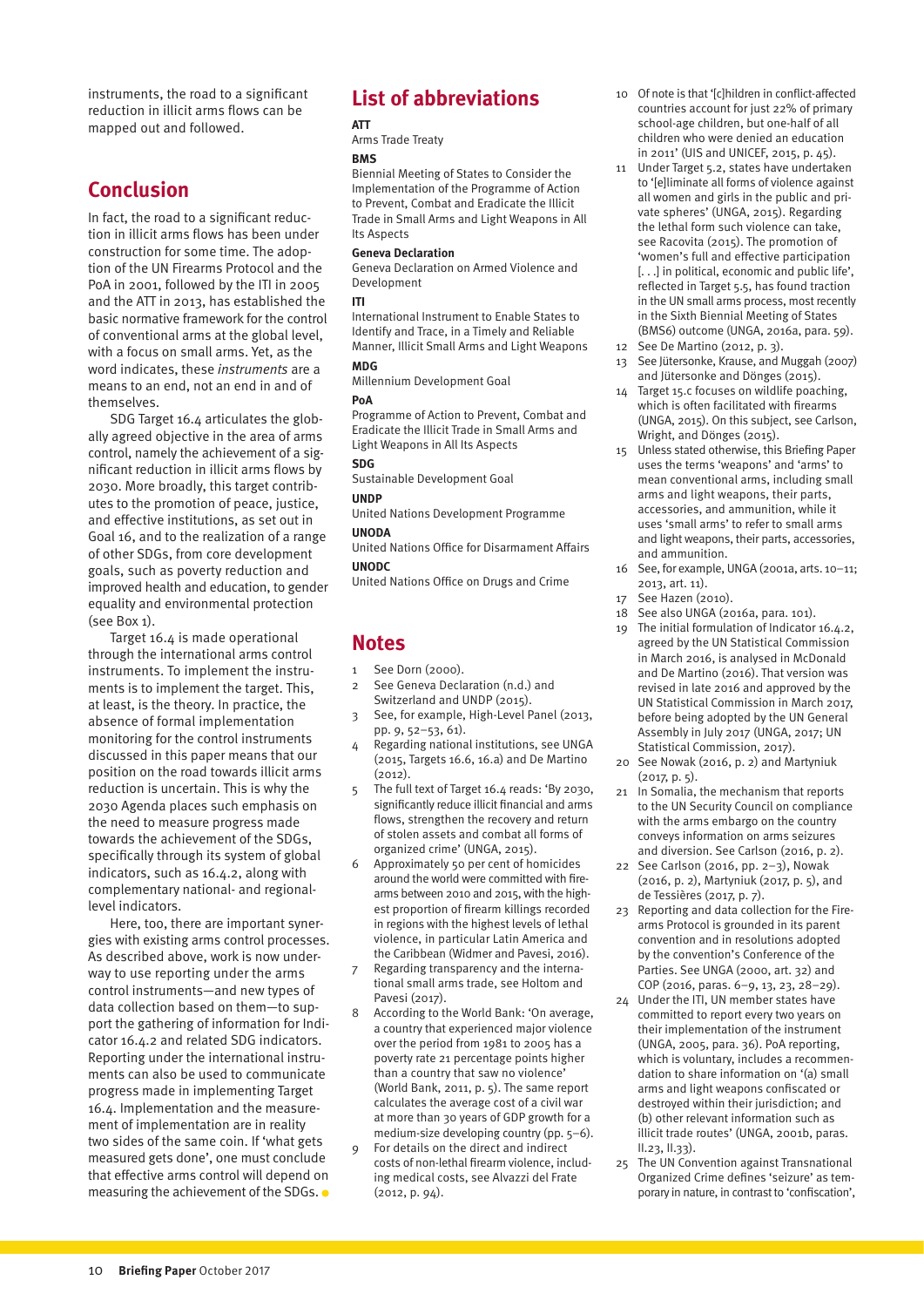which is permanent (UNGA, 2000, arts.  $2(f), 2(g)$ .

- 26 See McDonald and De Martino (2016).
- 27 Author correspondence with UNODC, 29 August 2017.
- 28 See also UNGA (2016a, paras. 40–41).
- 29 Author correspondence with UNODA, 28–29 August 2017.
- 30 See McDonald and De Martino (2016).
- 31 See paragraph 75 of the 2030 Agenda, which also calls for the development of regional-level indicators (UNGA, 2015).
- 32 Specific follow-up to this provision of the BMS6 outcome includes UN General Assembly Resolution 71/64, in which the General Assembly 'encourages the Group of Interested States to contribute to the development' of such indicators (UNGA, 2016b, para. 6).
- 33 For examples of relevant measures, see De Martino and Atwood (2015).
- 34 See Schroeder (2016).
- 35 Regarding the use of illicit market prices, as well as survey data covering, for example, households and law enforcement officials, see De Martino and Atwood (2015, p. 3). On the use of price information in specific countries, see Carlson (2016, p. 3), Nowak (2016, pp. 2–3), and de Tessières (2017, p. 9).
- 36 See Martyniuk (2017, pp. 5–6), Nowak (2016, p. 3), and de Tessières (2017, p. 9). Note that the relationship between firearm-related deaths and the availability of illicit arms is seldom clear-cut due to the potential presence of other causal factors. On this point, see, for example, Nowak (2016, p. 3).
- 37 For references to transparency in the UN Firearms Protocol, see COP (2016, paras. 6, 9, 23) and UNGA (2000, art. 32); in the PoA, see UNGA (2001b, paras. II.31, II.33); in the ITI, see UNGA (2005, paras. 31–32, 36); and in the ATT, see UNGA (2013, arts. 1, 13).
- 38 See Carlson (2016, p. 2), Nowak (2016, p. 2), and de Tessières (2017, pp. 8–9).
- 39 See Carlson (2016), Nowak (2016), Martyniuk (2017), and de Tessières (2017).

### **References**

- Alvazzi del Frate, Anna. 2012. ['A Matter of](http://www.smallarmssurvey.org/fileadmin/docs/A-Yearbook/2012/eng/Small-Arms-Survey-2012-Chapter-03-EN.pdf)  [Survival: Non-lethal Firearm Violence.'](http://www.smallarmssurvey.org/fileadmin/docs/A-Yearbook/2012/eng/Small-Arms-Survey-2012-Chapter-03-EN.pdf)  In Small Arms Survey. *Small Arms Survey 2012: Moving Targets*. Cambridge: Cambridge University Press, pp. 78–105.
- Carlson, Khristopher. 2016. *[Measuring Illicit](http://www.smallarmssurvey.org/fileadmin/docs/H-Research_Notes/SAS-Research-Note-61.pdf)  [Arms Flows: Somalia](http://www.smallarmssurvey.org/fileadmin/docs/H-Research_Notes/SAS-Research-Note-61.pdf)*. Research Note No. 61. Geneva: Small Arms Survey. October.
- —, Joanna Wright, and Hannah Dönges. 2015. ['In the Line of Fire: Elephant and Rhino](http://www.smallarmssurvey.org/fileadmin/docs/A-Yearbook/2015/eng/Small-Arms-Survey-2015-Chapter-01-EN.pdf)  [Poaching in Africa.'](http://www.smallarmssurvey.org/fileadmin/docs/A-Yearbook/2015/eng/Small-Arms-Survey-2015-Chapter-01-EN.pdf) In Small Arms Survey. *Small Arms Survey 2015: Weapons and the World*. Cambridge: Cambridge University Press, pp. 6–35.
- COP (Conference of the Parties to the United Nations Convention against Transnational Organized Crime). 2016. [Resolution 8/3.](http://www.un.org/Docs/journal/asp/ws.asp?m=CTOC/COP/2016/15)  In *Report of the Conference of the Parties to the United Nations Convention against Transnational Organized Crime on Its Eighth Session, Held in Vienna from 17 to 21 October 2016*. CTOC/COP/2016/15 of 7 November.
- De Martino, Luigi. 2012. *[Reducing Armed Vio](http://www.smallarmssurvey.org/fileadmin/docs/H-Research_Notes/SAS-Research-Note-19.pdf)[lence, Enabling Development](http://www.smallarmssurvey.org/fileadmin/docs/H-Research_Notes/SAS-Research-Note-19.pdf)*. Research Note No. 19. Geneva: Small Arms Survey. July.
- and David Atwood. 2015. *[Reducing Illicit Arms](http://www.smallarmssurvey.org/fileadmin/docs/H-Research_Notes/SAS-Research-Note-50.pdf)  [Flows and the New Development Agenda](http://www.smallarmssurvey.org/fileadmin/docs/H-Research_Notes/SAS-Research-Note-50.pdf)*. Research Note No. 50. Geneva: Small Arms Survey. March.
- Dorn, A. Walter. 2000. ['Small Arms, Human](http://walterdorn.org/pdf/SmallArms-HumanSecurity_Dorn_DevelopmentExpress_CIDA_1999.pdf)  [Security and Development.'](http://walterdorn.org/pdf/SmallArms-HumanSecurity_Dorn_DevelopmentExpress_CIDA_1999.pdf) *Development Express*, No. 5, pp. 1–14.
- [Geneva Declaration \(Geneva Declaration on](http://www.genevadeclaration.org/fileadmin/docs/GD-Declaration-091020-EN.pdf)  [Armed Violence and Development\). 2](http://www.genevadeclaration.org/fileadmin/docs/GD-Declaration-091020-EN.pdf)006. Adopted 7 June.
- Geneva Declaration Secretariat. 2008. *[Global](http://www.genevadeclaration.org/measurability/global-burden-of-armed-violence/global-burden-of-armed-violence-2008.html)  [Burden of Armed Violence](http://www.genevadeclaration.org/measurability/global-burden-of-armed-violence/global-burden-of-armed-violence-2008.html)*. Geneva: Geneva Declaration Secretariat.
- —. 2011. *Global [Burden of Armed Violence](http://www.genevadeclaration.org/measurability/global-burden-of-armed-violence/global-burden-of-armed-violence-2011.html)  [2011: Lethal Encounters](http://www.genevadeclaration.org/measurability/global-burden-of-armed-violence/global-burden-of-armed-violence-2011.html)*. Cambridge: Cambridge University Press.
- —. 2015. *[Global Burden of Armed Violence](http://www.genevadeclaration.org/measurability/global-burden-of-armed-violence/global-burden-of-armed-violence-2015.html)  [2015: Every Body Counts](http://www.genevadeclaration.org/measurability/global-burden-of-armed-violence/global-burden-of-armed-violence-2015.html)*. Cambridge: Cambridge University Press.
- —. n.d[. 'Who Has Signed It?'](http://www.genevadeclaration.org/the-geneva-declaration/who-has-signed-it.html)
- Hazen, Jennifer. 2010. ['Force Multiplier: Pro](http://www.smallarmssurvey.org/fileadmin/docs/A-Yearbook/2010/en/Small-Arms-Survey-2010-Chapter-10-EN.pdf)[government Armed Groups.' I](http://www.smallarmssurvey.org/fileadmin/docs/A-Yearbook/2010/en/Small-Arms-Survey-2010-Chapter-10-EN.pdf)n Small Arms Survey. *Small Arms Survey 2010: Gangs, Groups, and Guns*. Cambridge: Cambridge University Press, pp. 254–75.
- High-Level Panel (High-Level Panel of Eminent Persons on the Post-2015 Development Agenda). 2013. *[A New Global Partnership:](http://www.post2015hlp.org/wp-content/uploads/2013/05/UN-Report.pdf)  [Eradicate Poverty and Transform Economies](http://www.post2015hlp.org/wp-content/uploads/2013/05/UN-Report.pdf)  [Through Sustainable Development](http://www.post2015hlp.org/wp-content/uploads/2013/05/UN-Report.pdf)*. New York: United Nations.
- Holtom, Paul and Irene Pavesi. 2017. *[Trade](http://www.smallarmssurvey.org/fileadmin/docs/S-Trade-Update/SAS-Trade-Update-2017.pdf)  [Update 2017: Out of the Shadows.](http://www.smallarmssurvey.org/fileadmin/docs/S-Trade-Update/SAS-Trade-Update-2017.pdf)* Geneva: Small Arms Survey. September.
- Jütersonke, Oliver and Hannah Dönges. 2015. ['Digging for Trouble: Violence and Frontier](http://www.smallarmssurvey.org/fileadmin/docs/A-Yearbook/2015/eng/Small-Arms-Survey-2015-Chapter-02-EN.pdf)  [Urbanization.'](http://www.smallarmssurvey.org/fileadmin/docs/A-Yearbook/2015/eng/Small-Arms-Survey-2015-Chapter-02-EN.pdf) In Small Arms Survey. *Small Arms Survey 2015: Weapons and the World*. Cambridge: Cambridge University Press, pp. 36–57.
- Jütersonke, Oliver, Keith Krause, and Robert Muggah. 2007. ['Guns in the City: Urban](http://www.smallarmssurvey.org/fileadmin/docs/A-Yearbook/2007/en/full/Small-Arms-Survey-2007-Chapter-05-EN.pdf)  [Landscapes of Armed Violence.'](http://www.smallarmssurvey.org/fileadmin/docs/A-Yearbook/2007/en/full/Small-Arms-Survey-2007-Chapter-05-EN.pdf) In Small Arms Survey. *Small Arms Survey 2007: Guns and the City*. Cambridge: Cambridge University Press, pp. 160–95.
- Martyniuk, Anton. 2017. *[Measuring Illicit Arms](http://www.smallarmssurvey.org/fileadmin/docs/T-Briefing-Papers/SAS-BP3-Ukraine.pdf)  [Flows: Ukraine](http://www.smallarmssurvey.org/fileadmin/docs/T-Briefing-Papers/SAS-BP3-Ukraine.pdf)*. Briefing Paper. Geneva: Small Arms Survey. April.
- McDonald, Glenn and Luigi De Martino. 2016. *[Measuring Illicit Arms Flows: SDG Target](http://www.smallarmssurvey.org/fileadmin/docs/H-Research_Notes/SAS-Research-Note-57.pdf)  [16.4](http://www.smallarmssurvey.org/fileadmin/docs/H-Research_Notes/SAS-Research-Note-57.pdf)*. Research Note No. 57. Geneva: Small Arms Survey. May.
- Nowak, Matthias. 2016. *[Measuring Illicit Arms](http://www.smallarmssurvey.org/fileadmin/docs/H-Research_Notes/SAS-Research-Note-62.pdf)  [Flows: Honduras](http://www.smallarmssurvey.org/fileadmin/docs/H-Research_Notes/SAS-Research-Note-62.pdf)*. Research Note No. 62. Geneva: Small Arms Survey. November.
- Racovita, Mihaela. 2015[. 'Lethal Violence against](http://www.genevadeclaration.org/measurability/global-burden-of-armed-violence/gbav-2015/chapter-3.html)  [Women and Girls.'](http://www.genevadeclaration.org/measurability/global-burden-of-armed-violence/gbav-2015/chapter-3.html) In Geneva Declaration Secretariat, 2015, pp. 87–120.
- Schroeder, Matt. 2016. *[Dribs and Drabs: The](http://www.smallarmssurvey.org/fileadmin/docs/G-Issue-briefs/SAS-IB17-Mechanics-of-trafficking.pdf)  [Mechanics of Small Arms Trafficking from](http://www.smallarmssurvey.org/fileadmin/docs/G-Issue-briefs/SAS-IB17-Mechanics-of-trafficking.pdf)  [the United States](http://www.smallarmssurvey.org/fileadmin/docs/G-Issue-briefs/SAS-IB17-Mechanics-of-trafficking.pdf)*. Issue Brief No. 17. Geneva: Small Arms Survey. March.
- Switzerland and UNDP (United Nations Development Programme). 2015. [Letter dated](http://www.genevadeclaration.org/fileadmin/docs/News/Switzerland%20and%20UNDP%20on%20the%20GD.pdf)  [1 December from Didier Burkhalter, Head](http://www.genevadeclaration.org/fileadmin/docs/News/Switzerland%20and%20UNDP%20on%20the%20GD.pdf)  [of the Federal Department of Foreign Affairs,](http://www.genevadeclaration.org/fileadmin/docs/News/Switzerland%20and%20UNDP%20on%20the%20GD.pdf)  [Switzerland, and Helen Clark, Administra](http://www.genevadeclaration.org/fileadmin/docs/News/Switzerland%20and%20UNDP%20on%20the%20GD.pdf)[tor, UNDP.](http://www.genevadeclaration.org/fileadmin/docs/News/Switzerland%20and%20UNDP%20on%20the%20GD.pdf)
- de Tessières, Savannah. 2017. *[Measuring Illicit](http://www.smallarmssurvey.org/fileadmin/docs/T-Briefing-Papers/SAS-BP1-Niger.pdf)  [Arms Flows: Niger](http://www.smallarmssurvey.org/fileadmin/docs/T-Briefing-Papers/SAS-BP1-Niger.pdf)*. Briefing Paper. Geneva: Small Arms Survey. March.
- UIS (United Nations Educational, Scientific and Cultural Organization Institute for Statistics) and UNICEF (United Nations Children's Fund). 2015. *[Fixing the Broken Promise](http://unesdoc.unesco.org/images/0023/002315/231511e.pdf)  [of Education for All: Findings from the](http://unesdoc.unesco.org/images/0023/002315/231511e.pdf)  [Global Initiative on Out-of-School Children](http://unesdoc.unesco.org/images/0023/002315/231511e.pdf)*. Montreal: UIS.
- UNGA (United Nations General Assembly). 2000. [United Nations Convention against](http://www.unodc.org/documents/treaties/UNTOC/Publications/TOC%20Convention/TOCebook-e.pdf)  [Transnational Organized Crime.](http://www.unodc.org/documents/treaties/UNTOC/Publications/TOC%20Convention/TOCebook-e.pdf) Adopted 15 November. In force 29 September 2003. A/RES/55/25 of 8 January 2001.
- —. 2001a. [Protocol against the Illicit Manufac](http://www.unodc.org/pdf/crime/a_res_55/255e.pdf)[turing of and Trafficking in Firearms, Their](http://www.unodc.org/pdf/crime/a_res_55/255e.pdf)  [Parts and Components and Ammunition,](http://www.unodc.org/pdf/crime/a_res_55/255e.pdf)  [Supplementing the United Nations Con](http://www.unodc.org/pdf/crime/a_res_55/255e.pdf)[vention against Transnational Organized](http://www.unodc.org/pdf/crime/a_res_55/255e.pdf)  [Crime \('UN Firearms Protocol'\). A](http://www.unodc.org/pdf/crime/a_res_55/255e.pdf)dopted 31 May. In force 3 July 2005. A/RES/55/255 of 8 June.
- —. 2001b. [Programme of Action to Prevent,](http://www.poa-iss.org/PoA/PoA.aspx)  [Combat and Eradicate the Illicit Trade in](http://www.poa-iss.org/PoA/PoA.aspx)  [Small Arms and Light Weapons in All Its](http://www.poa-iss.org/PoA/PoA.aspx)  [Aspects \('Programme of Action/PoA'\).](http://www.poa-iss.org/PoA/PoA.aspx)  A/CONF.192/15 of 20 July.
- —. 2005. [International Instrument to Enable](http://www.poa-iss.org/InternationalTracing/InternationalTracing.aspx)  [States to Identify and Trace, in a Timely](http://www.poa-iss.org/InternationalTracing/InternationalTracing.aspx)  [and Reliable Manner, Illicit Small Arms](http://www.poa-iss.org/InternationalTracing/InternationalTracing.aspx)  [and Light Weapons \('International Tracing](http://www.poa-iss.org/InternationalTracing/InternationalTracing.aspx)  [Instrument/ITI'\). A](http://www.poa-iss.org/InternationalTracing/InternationalTracing.aspx)dopted 8 December. A/60/88 of 27 June (annexe).
- —. 2008. [Resolution 63/23 of 17 November.](http://www.un.org/en/ga/search/view_doc.asp?symbol=A/RES/63/23)  A/RES/63/23 of 16 December.
- —. 2009. *[Promoting Development Through](http://www.genevadeclaration.org/fileadmin/docs/UNSG-Report-Armed-Violence.pdf)  [the Reduction and Prevention of Armed](http://www.genevadeclaration.org/fileadmin/docs/UNSG-Report-Armed-Violence.pdf)  [Violence: Report of the Secretary-General](http://www.genevadeclaration.org/fileadmin/docs/UNSG-Report-Armed-Violence.pdf)*. A/64/228 of 5 August.
- —. 2013. Arms Trade Treaty[. 'Certified True](https://treaties.un.org/Pages/ViewDetails.aspx?src=IND&mtdsg_no=XXVI-8&chapter=26&clang=_en)  [Copy \(XXVI-8\).'](https://treaties.un.org/Pages/ViewDetails.aspx?src=IND&mtdsg_no=XXVI-8&chapter=26&clang=_en) Adopted 2 April. In force 24 December 2014.
- —. 2015. [Transforming Our World: The 2030](http://www.un.org/ga/search/view_doc.asp?symbol=A/RES/70/1&Lang=E)  [Agenda for Sustainable Development.](http://www.un.org/ga/search/view_doc.asp?symbol=A/RES/70/1&Lang=E)  Resolution 70/1 of 25 September. A/RES/70/1 of 21 October.
- —. 2016a. [Outcome of the Sixth Biennial](https://www.un.org/disarmament/bms6/)  [Meeting of States to Consider the Imple](https://www.un.org/disarmament/bms6/)[mentation of the Programme of Action to](https://www.un.org/disarmament/bms6/)  [Prevent, Combat and Eradicate the Illicit](https://www.un.org/disarmament/bms6/)  [Trade in Small Arms and Light Weapons](https://www.un.org/disarmament/bms6/)  [in All Its Aspects.](https://www.un.org/disarmament/bms6/) Adopted 10 June. A/CONF.192/BMS/2016/2 of 15 June (annexe).
- —. 2016b. [Resolution 71/64 of 5 December.](http://www.un.org/en/ga/search/view_doc.asp?symbol=A/RES/71/64)  A/RES/71/64 of 14 December.
- —. 2017. [Resolution 71/313 of 6 July.](http://www.un.org/en/ga/search/view_doc.asp?symbol=A/RES/71/313)  A/RES/71/313 of 10 July.
- UNODA (United Nations Office for Disarmament Affairs). n.d. [2017]. ['Reporting to the Pro](http://poa.un-arm.org/login)[gramme of Action on Small Arms and Light](http://poa.un-arm.org/login)  Weapons.
- UNODC (United Nations Office on Drugs and Crime). 2015. *[UNODC Study on Firearms](https://www.unodc.org/documents/firearms-protocol/UNODC_Study_on_Firearms_WEB.pdf)  [2015](https://www.unodc.org/documents/firearms-protocol/UNODC_Study_on_Firearms_WEB.pdf)*. Vienna: UNODC.
- UN (United Nations) Statistical Commission. 2017. *[Report on the Forty-eighth Session](https://unstats.un.org/unsd/statcom/48th-session/documents/Report-on-the-48th-session-of-the-statistical-commission-E.pdf)  [\(7-10 March 2017\)](https://unstats.un.org/unsd/statcom/48th-session/documents/Report-on-the-48th-session-of-the-statistical-commission-E.pdf)*. Economic and Social Council, Official Records 2017, Supplement No. 4. E/2017/24–E/CN.3/2017/35.
- Widmer, Mireille and Irene Pavesi. 2016. *[Firearms and Violent Deaths](http://www.smallarmssurvey.org/fileadmin/docs/H-Research_Notes/SAS-Research-Note-60.pdf)*. Research Note No. 60. Geneva: Small Arms Survey. October.
- World Bank. 2011. *[World Development Report](https://siteresources.worldbank.org/INTWDRS/Resources/WDR2011_Full_Text.pdf)  [2011: Conflict, Security, and Development](https://siteresources.worldbank.org/INTWDRS/Resources/WDR2011_Full_Text.pdf)*. Washington, DC: World Bank.